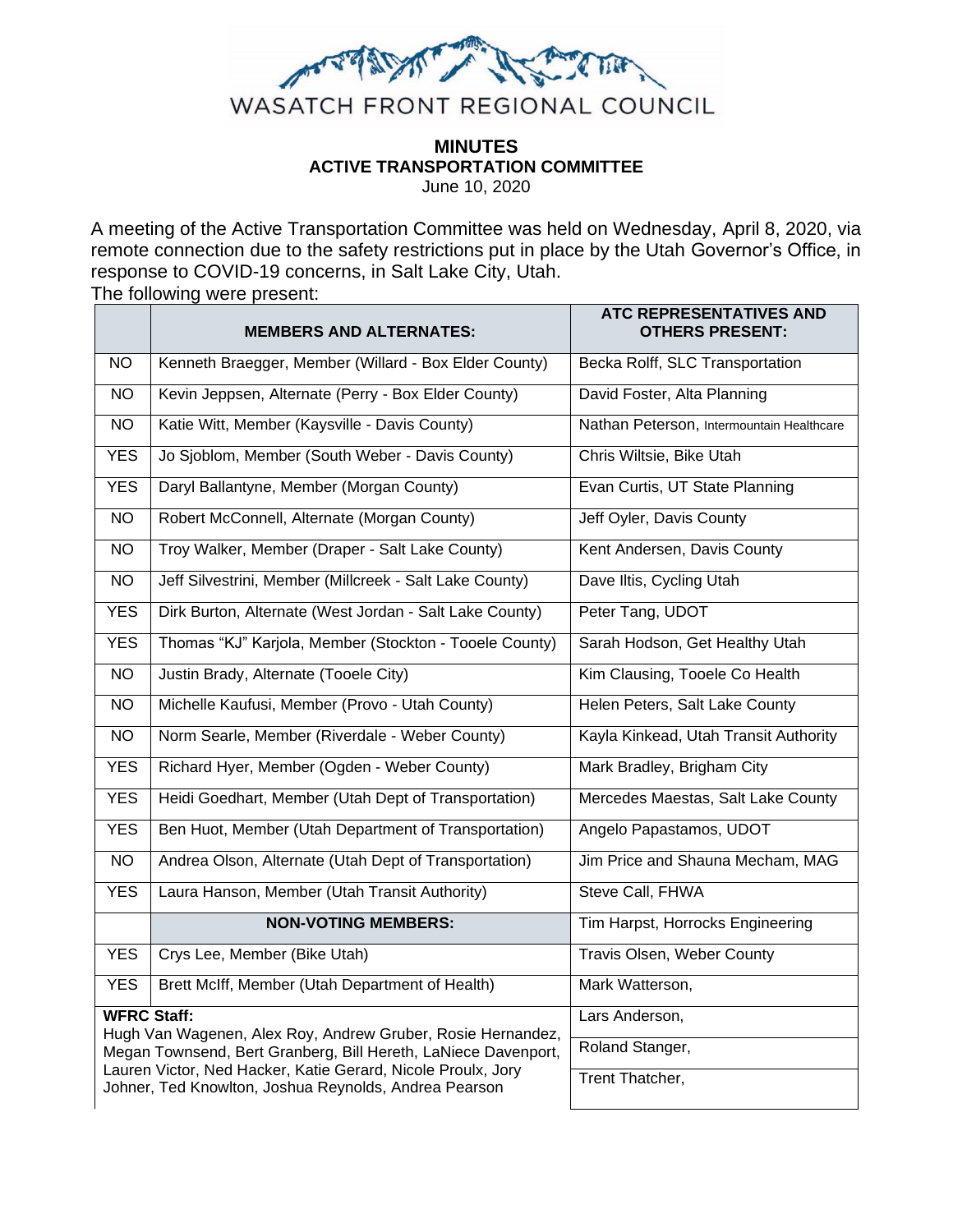#### **1. Introductions and Consent Agenda [00:00:04]**

Mayor Jo Sjoblom, Chair, called the meeting to order at 9:49 a.m. and welcomed committee members and guests. Introductions were made via roll call.

#### **1a. ACTION: Approval of Minutes [00:06:06]**

Mayor Sjoblom entertained a motion to approve the minutes of the Active Transportation Committee meeting held on April 8, 2020. A motion was made by Mayor Troy Walker and seconded by Jeff Oyler, Davis County, that the minutes be approved without changes. The affirmative motion carried unanimously.

#### **2. Chair Report [00:03:40]**

Mayor Sjoblom stated that the pandemic has definitely created opportunities for more active transportation in our region and opened the meeting up for discussion and comments regarding the impact that the COVID-19 restrictions have had on active transportation in our communities.

### **3. Public Comment [00:06:57]**

Mayor Sjoblom opened the meeting for public comment. There were no comments.

### **4. More People Biking and Walking [00:07:19]**

Hugh Van Wagenen, WFRC, gave an overview of people biking and walking based on Strava data, trail counts around the Wasatch Front, and bicycle sales. Mr. Van Wagenen presented a video of trail etiquette - the link will be disseminated to the members - and posed the following question for discussion, "How do we enable the "new normal" to be better than the "old normal"?"

## **5. SLC Stay Safe, Stay Active! Streets [00:27:11]**

Dan Bergenthal, Salt Lake City Transportation, gave an overview of the *Stay Safe, Stay Active! Streets* program that has been developed during the pandemic to give people more room to travel and recreate outside.

#### **6. E-bike Regulation [01:06:06]**

Jason Curry, with Utah Division of Forestry, Fire, and State Lands, will give an overview of e-bike regulation within the State. Mr. Curry provided a handout that covers the information presented that will be disseminated to the members.

## **7. Outdoor Recreation Grant Awards [00:46:56]**

Pitt Grewe, Director at the Utah Office of Outdoor Recreation, presented the 2020 Outdoor Recreation Grant recipients.

## **8. Wasatch Bike Plan Map [01:19:09]**

Nicole Proulx, WFRC, demonstrated the interactive map of the Wasatch Bike Plan (WBP). The WBP, in collaboration with Bike Utah, tracks the communities that have adopted an active transportation plan that meets the Active Transportation Plan Standards.

## **9. Agency/City/County Program Updates [01:30:38]**

Mayor Sjoblom asked if there were any updates that anyone would like to share. There were none.